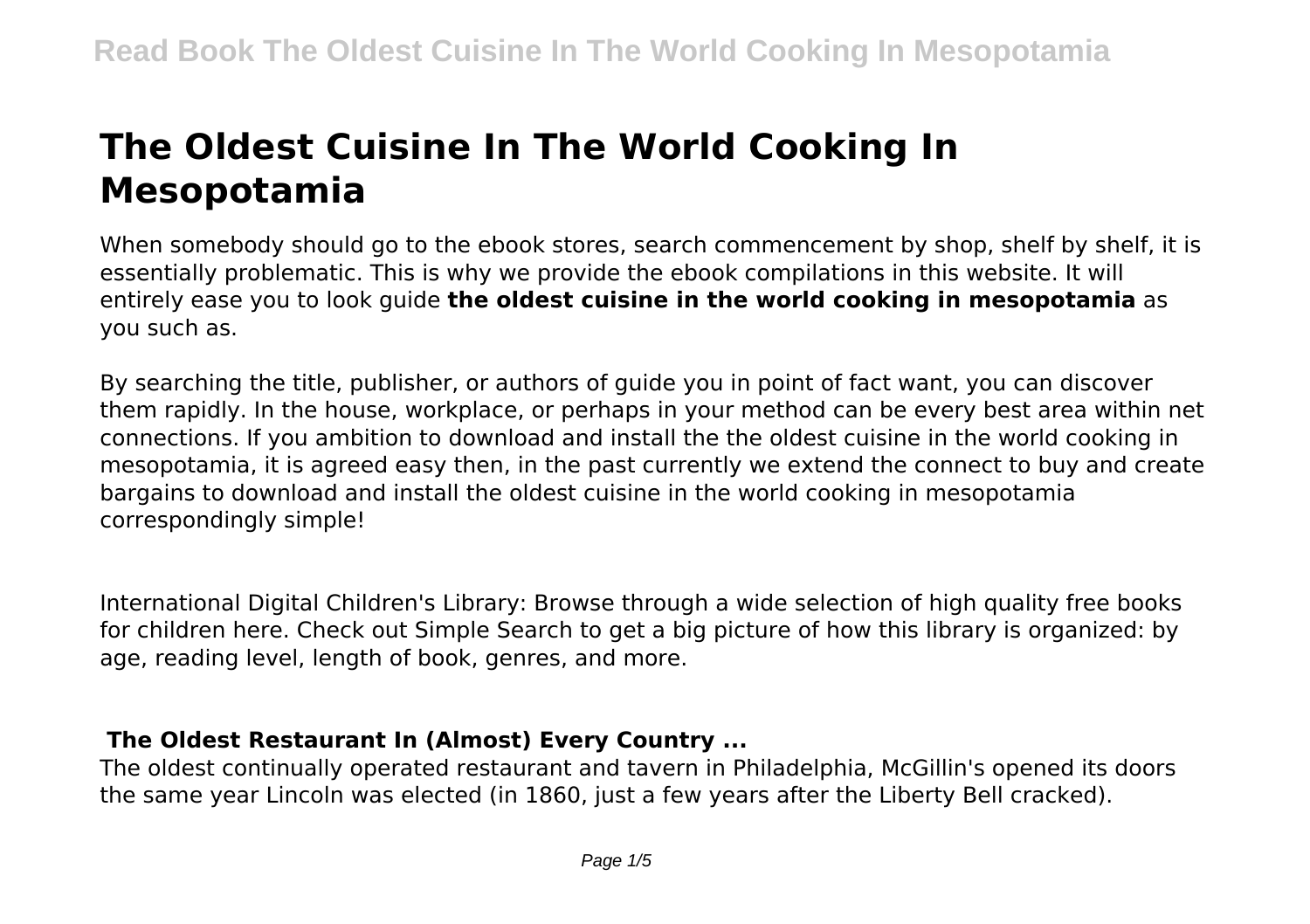# **List of the oldest restaurants in the United States ...**

Zum Franziskaner is Stockholm's oldest restaurant and was founded by German monks in 1421 when King Erik of Pomerania allowed monks to charge for food and drinks. The food that the restaurant serves combines the founders' German roots with the flavors of local Scandinavian cuisine.

#### **The oldest cuisine in the world - Pique Newsmagazine**

Food rots fast. Therefore it is cause for great history-nerd celebration when archeologists dig up food preserved centuries past its expiration date. Here are seven of the most venerable victuals.

# **9 Of The Oldest Restaurants In Chicago, Illinois - Updated ...**

Madrid's Restaurante Botín was founded in 1725 and is the oldest restaurant in the world. After being forced to close because of the coronavirus pandemic, the reopened restaurant is struggling to ...

# **Top 10 oldest restaurants in America | Fox News**

The Oldest Cuisine in the World is a fascinating book, presenting the interconnections between food and history in an amazing and clear style. The book is beautifully printed, but unfortunately it appears that certain information have been omitted, and it is not clear if by mistake or for some other reasons.

## **The Oldest Cuisine In The**

Oldest restaurant continuously-owned by the same family (until 2018) 1885 135 Tivoli Bar and Grill: San Diego: California Oldest bar/restaurant in San Diego 1885 135 Keens Steakhouse: Albert Keen New York New York 40.750799, −73.986423 Only remaining business of what was the ...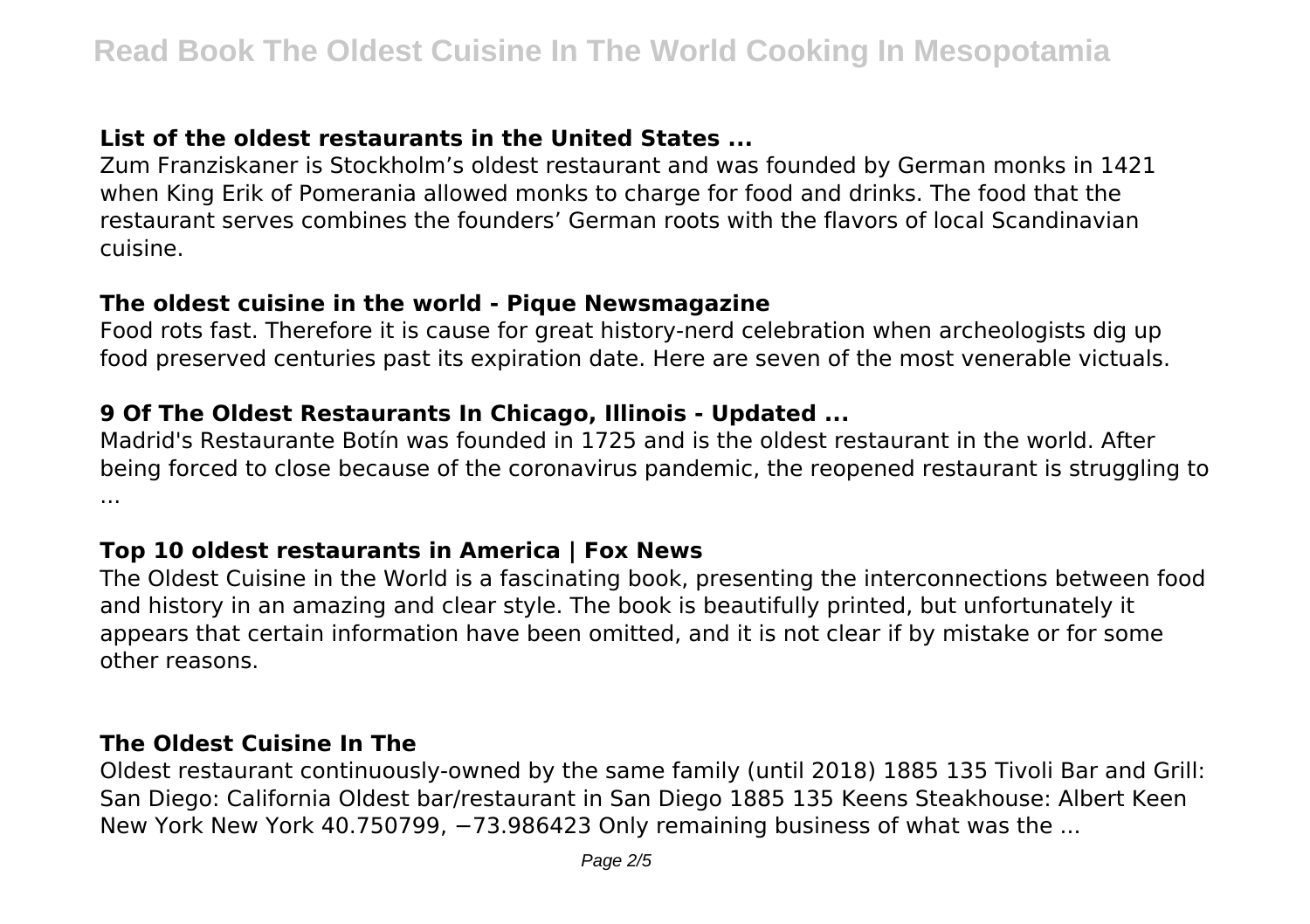#### **Sobrino de Botín - Wikipedia**

The Oldest Restaurant In Indiana Has A Truly Incredible History. There are plenty of amazing, historical landmark restaurants in Indiana, but do you know which one is actually the oldest restaurant? While there are many Hoosier restaurants that have withstood the test of time, only one can carry the title of the state's oldest restaurant.

## **7 of the World's Oldest Foods Discovered by Archeologists ...**

The oldest restaurant in Iowa is located in Balltown, a tiny community home to less than 100 people. The original restaurant was opened in 1852 by the present owner's great-grandfather.

## **The most historic restaurant in every state**

Sobrino de Botín (Calle de los Cuchilleros 17, 28005 Madrid, Spain), founded in 1725, is the oldest restaurant in the world in continuous operation, according to the Guinness Book of Records.The artist Francisco de Goya worked in Cafe Botin as a waiter while waiting to get accepted into the Royal Academy of Fine Arts. The restaurant is mentioned in an Ernest Hemingway novel and the book ...

## **7 Oldest Restaurants In The World – Oldest.org**

Houston Tavern is the oldest restaurant in the state of Missouri, dating back to 1834, and also the oldest continuously serving restaurant west of the Mississippi. The restaurant was first opened by Joseph Huston, Sr., an early settler of Arrow Rock and a civic leader from Virginia. It also served as the Huston family's home.

# **We Found the Oldest Restaurant In Your Area That You Have ...**

In this intriguing blend of the commonplace and the ancient, Jean Bottéro presents the first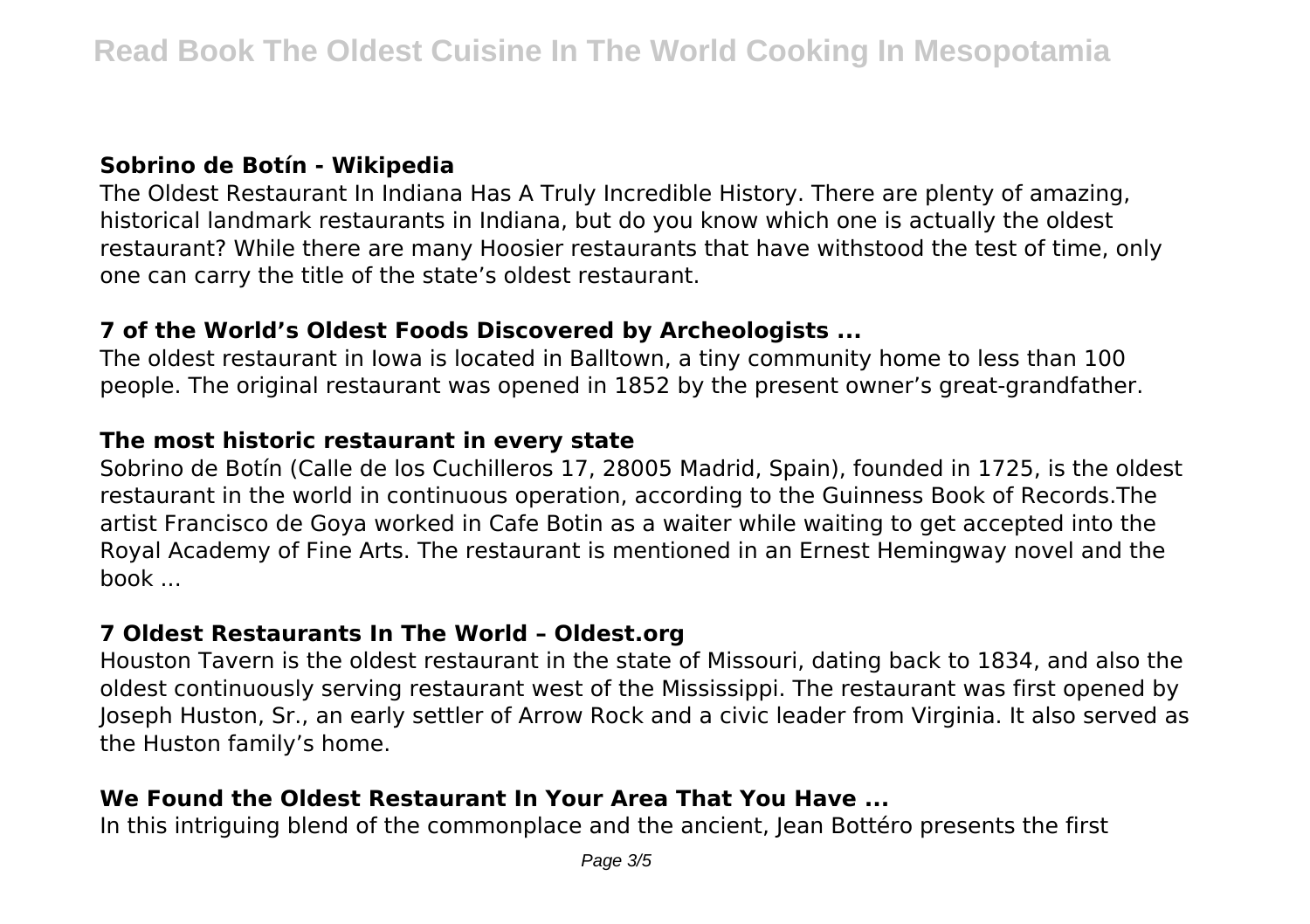extensive look at the delectable secrets of Mesopotamia. Bottéro's broad perspective takes us inside the religious rites, everyday rituals, attitudes and taboos, and even the detailed preparation techniques involving food and drink in Mesopotamian high culture during the second and third millennia ...

#### **The Oldest Cuisine in the World: Cooking in Mesopotamia ...**

And in 1198, the fifth-oldest restaurant, The Brazen Head in Ireland, opened to serve bangers and mash. In the fourth-oldest spot sits Ma Yu Ching's Bucket Chicken House in China, which first ...

#### **The Oldest Cuisine in the World: Cooking in Mesopotamia ...**

In addition to being the state's oldest restaurant, the Golden Lamb also holds the title of oldest hotel in Ohio. The establishment first opened in 1803, and has been in the same family since 1926. Its on-site restaurant is known for its signature turkey dinner as well as its hickory roasted prime rib.

## **The 10 Oldest Restaurants in the World Are Way Older Than ...**

The span of "local" food we take for granted in Canada is wide as the country and as fabulous. And all of it speaks to time: some cuisines springing up early in our culture; some woven in later as new immigrants arrive from other fascinating cultures. It all got me thinking, what's the oldest cuisine on earth?

## **10 Oldest Restaurants in America – Oldest.org**

Among the restaurant's menu offering international and local cuisine, the sliced veal "Zurich style" with rösti and vegetables has been called the hotel's specialty dish. Honke Owariya in Kyoto, Japan, which was founded in 1465, is the nation's oldest restaurant.